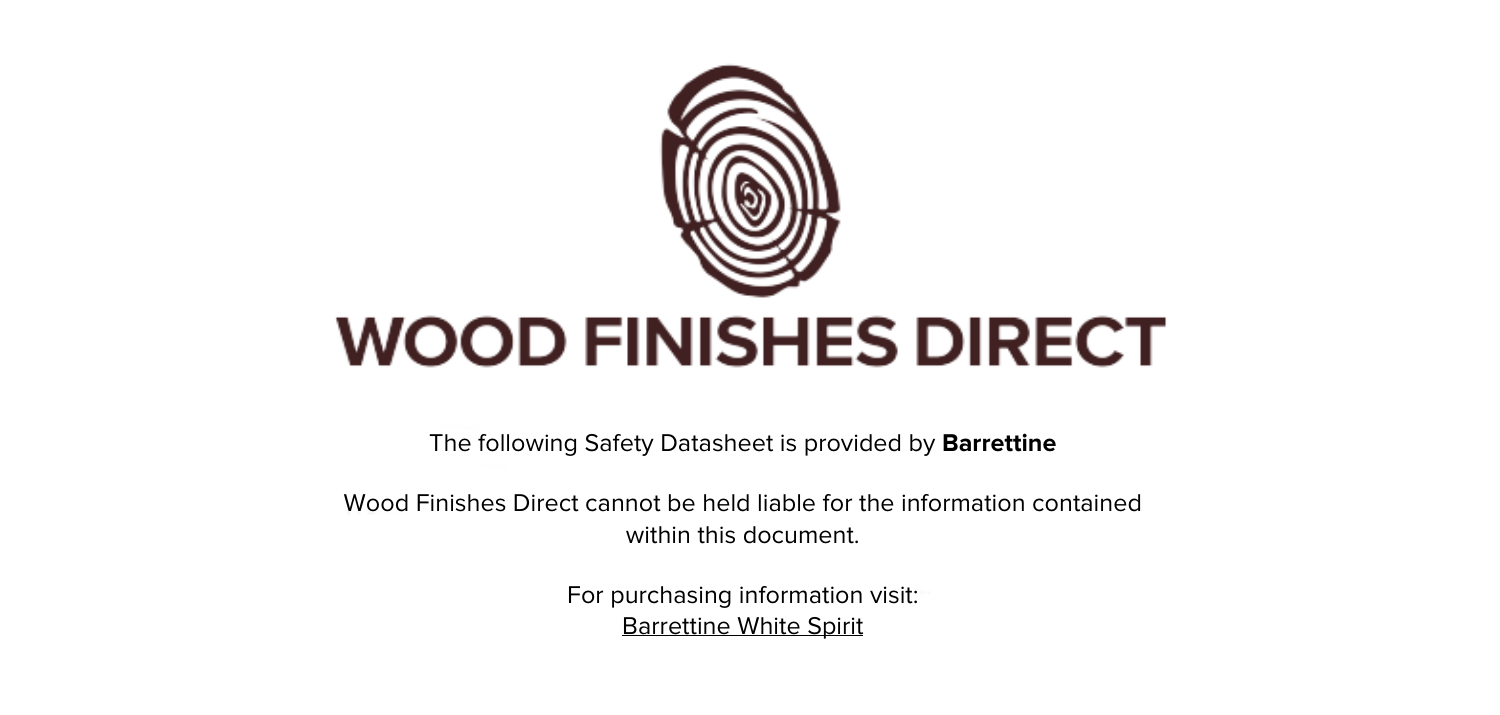

Safety Data Sheet

according to Regulation (EC) No. 1907/2006 (REACH) with its amendment Regulation (EU) 2015/830 Issue date: 16/02/2015 Revision date: 17/12/2020 Supersedes version of: 30/07/2018 Version: 4.0

### **SECTION 1: Identification of the substance/mixture and of the company/undertaking**

| 1.1. Product identifier                                                                                                             |                                                                                                                                                             |  |  |  |
|-------------------------------------------------------------------------------------------------------------------------------------|-------------------------------------------------------------------------------------------------------------------------------------------------------------|--|--|--|
| Product form<br>Substance name<br>Product code                                                                                      | Substance<br><b>White Spirit</b><br><b>WHSPGEN</b>                                                                                                          |  |  |  |
| 1.2. Relevant identified uses of the substance or mixture and uses advised against                                                  |                                                                                                                                                             |  |  |  |
| 1.2.1. Relevant identified uses<br>Intended for general public<br>Main use category                                                 | : Industrial use, Professional use, Consumer use                                                                                                            |  |  |  |
| Use of the substance/mixture                                                                                                        | : For thinning paint, degreasing, brush maintenance                                                                                                         |  |  |  |
| 1.2.2. Uses advised against                                                                                                         |                                                                                                                                                             |  |  |  |
| Restrictions on use                                                                                                                 | : Not Otherwise Specified                                                                                                                                   |  |  |  |
| 1.3. Details of the supplier of the safety data sheet                                                                               |                                                                                                                                                             |  |  |  |
| <b>Supplier</b><br>J.V. Barrett & Co. Ltd.<br>St Ivel Way<br>Warmley<br>BS30 8TY Bristol - United Kingdom<br>T +44 (0)1179 60 00 60 | EU<br>Barrettine (Europe) Ltd<br>Unit 3D North Point House, North Point Business Park,<br>New Mallow Road<br>T23 AT2P Cork - Ireland<br>T +44 1179 60 00 60 |  |  |  |
| sales@barrettine.co.uk - www.barrettine.co.uk                                                                                       | sales@barrettine.co.uk - www.barrettine.co.uk                                                                                                               |  |  |  |

#### **1.4. Emergency telephone number**

Emergency number : +44 (0) 1179 600060 (Office hours only 8am - 5pm Mon- Thurs. 8 am - 4.30 pm Fri.) +44 (0) 1270 502891 (Out of hours emergency number)

# **SECTION 2: Hazards identification**

### **2.1. Classification of the substance or mixture**

#### **Classification according to Regulation (EC) No. 1272/2008 [CLP]**

| Flammable liquids, Category 3                                               |                  |
|-----------------------------------------------------------------------------|------------------|
| Specific target organ toxicity — Single exposure, Category 3, Narcosis H336 |                  |
| Specific target organ toxicity — Repeated exposure, Category 1              |                  |
| Aspiration hazard, Category 1                                               | H <sub>304</sub> |
| Hazardous to the aguatic environment — Chronic Hazard, Category 2 H411      |                  |
| Full text of H statements : see section 16                                  |                  |

#### **Adverse physicochemical, human health and environmental effects**

Flammable liquid and vapour. Causes damage to organs through prolonged or repeated exposure. May cause drowsiness or dizziness. May be fatal if swallowed and enters airways. Toxic to aquatic life with long lasting effects.

### **2.2. Label elements**

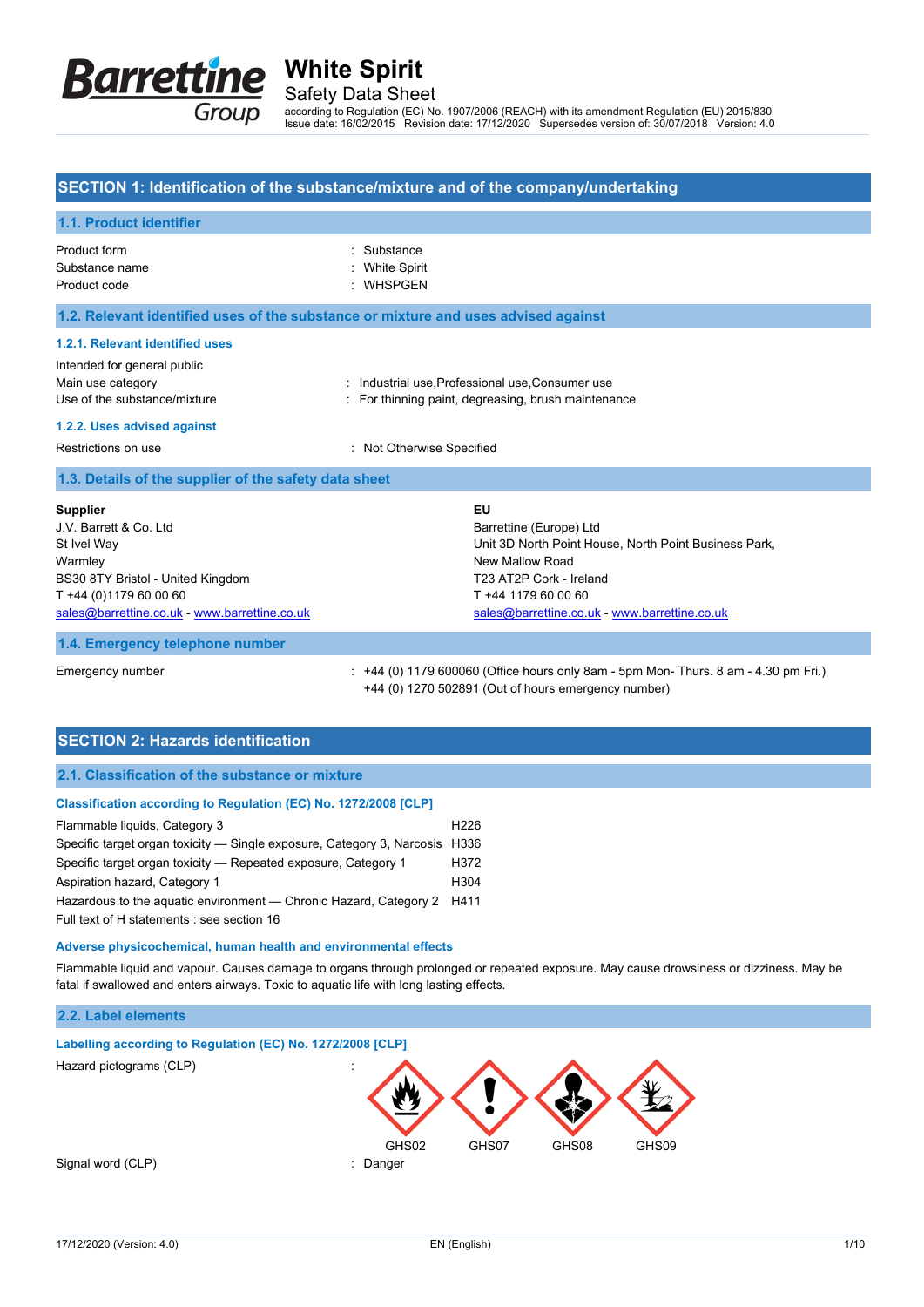# Safety Data Sheet

according to Regulation (EC) No. 1907/2006 (REACH) with its amendment Regulation (EU) 2015/830

| Hazard statements (CLP)        | $\therefore$ H226 - Flammable liquid and vapour.<br>H304 - May be fatal if swallowed and enters airways.<br>H336 - May cause drowsiness or dizziness.<br>H372 - Causes damage to organs through prolonged or repeated exposure.<br>H411 - Toxic to aquatic life with long lasting effects.                                                                                          |
|--------------------------------|-------------------------------------------------------------------------------------------------------------------------------------------------------------------------------------------------------------------------------------------------------------------------------------------------------------------------------------------------------------------------------------|
| Precautionary statements (CLP) | : P102 - Keep out of reach of children.<br>P210 - Keep away from heat, hot surfaces, sparks, open flames and other ignition sources.<br>No smoking.<br>P261 - Avoid breathing vapours, spray.<br>P271 - Use only outdoors or in a well-ventilated area.                                                                                                                             |
|                                | P301+P310+P331 - IF SWALLOWED: Immediately call a POISON CENTER, a doctor. Do<br>NOT induce vomiting.<br>P303+P361+P353 - IF ON SKIN (or hair): Take off immediately all contaminated clothing.<br>Rinse skin with water or shower<br>P304+P340 - IF INHALED: Remove person to fresh air and keep comfortable for breathing.<br>P391 - Collect spillage.<br>P405 - Store locked up. |
| <b>EUH-statements</b>          | : EUH066 - Repeated exposure may cause skin dryness or cracking.                                                                                                                                                                                                                                                                                                                    |
| Child-resistant fastening      | : Applicable                                                                                                                                                                                                                                                                                                                                                                        |
| Tactile warning                | : Applicable                                                                                                                                                                                                                                                                                                                                                                        |
| 2.3. Other hazards             |                                                                                                                                                                                                                                                                                                                                                                                     |

This substance/mixture does not meet the PBT criteria of REACH regulation, annex XIII This substance/mixture does not meet the vPvB criteria of REACH regulation, annex XIII

## **SECTION 3: Composition/information on ingredients**

#### **3.1. Substances** Name : White Spirit **Name Product identifier Product identifier Classification according to Classification according to Regulation (EC) No. 1272/2008 [CLP]** Hydrocarbons, C9-C12, n-alkanes, isoalkanes, cyclics, aromatics (2-25%) (EC-No.) 919-446-0 (REACH-no) 01-2119458049-33 Flam. Liq. 3, H226 Asp. Tox. 1, H304 STOT SE 3, H336 STOT RE 1, H372 Aquatic Chronic 2, H411 (M=0) Full text of H-statements: see section 16

#### **3.2. Mixtures**

Not applicable

| <b>SECTION 4: First aid measures</b>                                                                                                                                                     |                                                                                                                                                                                                                                                                                                                  |
|------------------------------------------------------------------------------------------------------------------------------------------------------------------------------------------|------------------------------------------------------------------------------------------------------------------------------------------------------------------------------------------------------------------------------------------------------------------------------------------------------------------|
| 4.1. Description of first aid measures                                                                                                                                                   |                                                                                                                                                                                                                                                                                                                  |
| First-aid measures general<br>First-aid measures after inhalation<br>First-aid measures after skin contact<br>First-aid measures after eye contact<br>First-aid measures after ingestion | : Get medical advice/attention if you feel unwell.<br>: Remove person to fresh air and keep comfortable for breathing.<br>: Rinse skin with water/shower. Take off immediately all contaminated clothing.<br>: Rinse eyes with water as a precaution.<br>: Do not induce vomiting. Call a physician immediately. |
| 4.2. Most important symptoms and effects, both acute and delayed                                                                                                                         |                                                                                                                                                                                                                                                                                                                  |
| Symptoms/effects<br>Symptoms/effects after skin contact<br>Symptoms/effects after ingestion                                                                                              | : May cause drowsiness or dizziness.<br>: Repeated exposure may cause skin dryness or cracking.<br>: Risk of lung oedema.                                                                                                                                                                                        |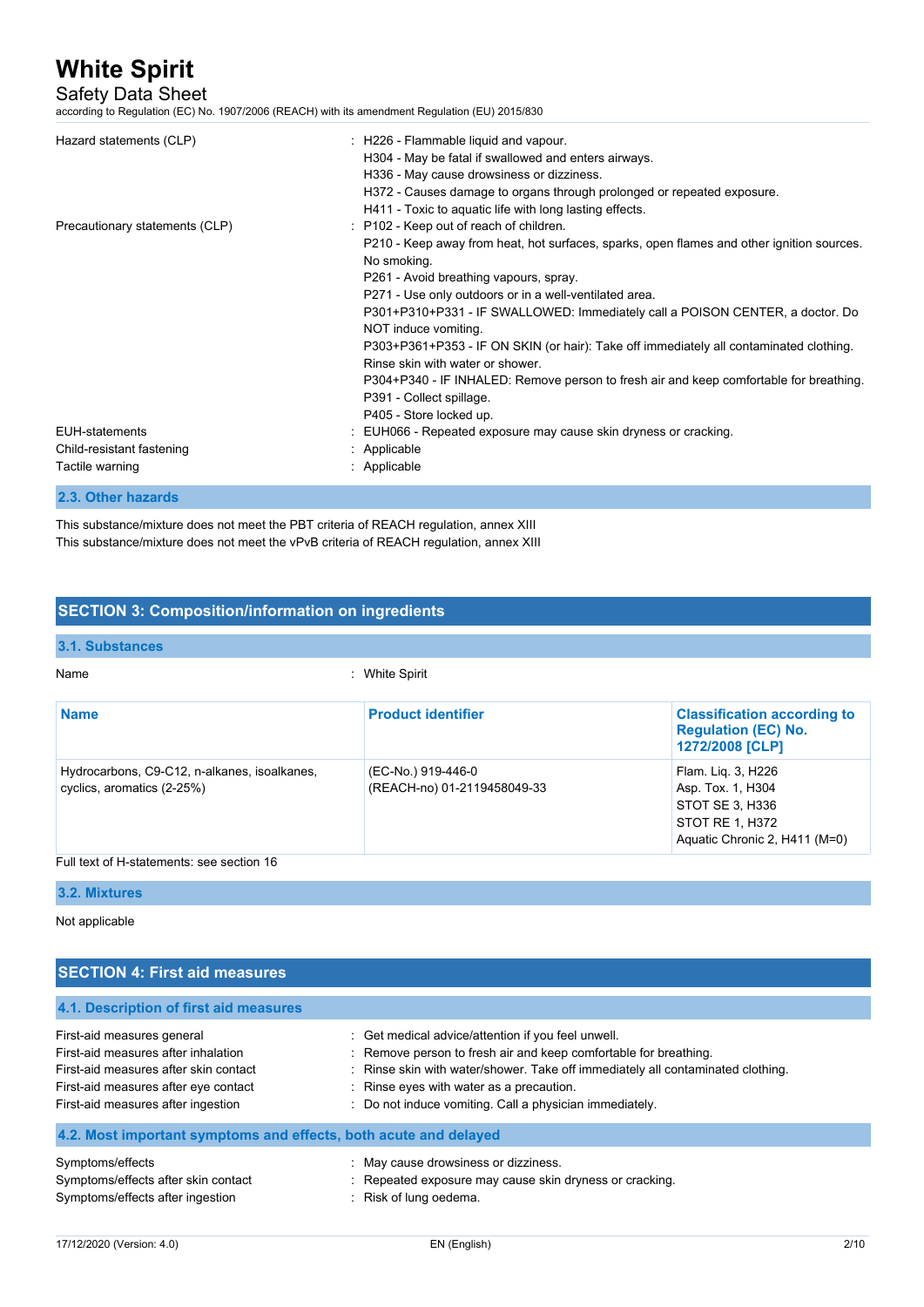Safety Data Sheet

according to Regulation (EC) No. 1907/2006 (REACH) with its amendment Regulation (EU) 2015/830

## **4.3. Indication of any immediate medical attention and special treatment needed**

Treat symptomatically.

| <b>SECTION 5: Firefighting measures</b>                         |                                                                                                                                             |  |  |
|-----------------------------------------------------------------|---------------------------------------------------------------------------------------------------------------------------------------------|--|--|
| 5.1. Extinguishing media                                        |                                                                                                                                             |  |  |
| Suitable extinguishing media                                    | : Water spray. Dry powder. Foam. Carbon dioxide. Sand/earth.                                                                                |  |  |
| 5.2. Special hazards arising from the substance or mixture      |                                                                                                                                             |  |  |
| Fire hazard<br>Hazardous decomposition products in case of fire | : Flammable liquid and vapour.<br>: Toxic fumes may be released.                                                                            |  |  |
| 5.3. Advice for firefighters                                    |                                                                                                                                             |  |  |
| Protection during firefighting                                  | : Do not attempt to take action without suitable protective equipment. Self-contained<br>breathing apparatus. Complete protective clothing. |  |  |

| <b>SECTION 6: Accidental release measures</b>                            |                                                                                                                                                                                                      |  |  |
|--------------------------------------------------------------------------|------------------------------------------------------------------------------------------------------------------------------------------------------------------------------------------------------|--|--|
| 6.1. Personal precautions, protective equipment and emergency procedures |                                                                                                                                                                                                      |  |  |
| 6.1.1. For non-emergency personnel                                       |                                                                                                                                                                                                      |  |  |
| <b>Emergency procedures</b>                                              | : Ventilate spillage area. No open flames, no sparks, and no smoking. Do not breathe fume,<br>vapours, spray.                                                                                        |  |  |
| 6.1.2. For emergency responders                                          |                                                                                                                                                                                                      |  |  |
| Protective equipment                                                     | Do not attempt to take action without suitable protective equipment. For further information<br>refer to section 8: "Exposure controls/personal protection".                                         |  |  |
| <b>6.2. Environmental precautions</b>                                    |                                                                                                                                                                                                      |  |  |
| Avoid release to the environment.                                        |                                                                                                                                                                                                      |  |  |
| 6.3. Methods and material for containment and cleaning up                |                                                                                                                                                                                                      |  |  |
| For containment<br>Methods for cleaning up<br>Other information          | Collect spillage.<br>Take up liquid spill into absorbent material. Notify authorities if product enters sewers or<br>public waters.<br>Dispose of materials or solid residues at an authorised site. |  |  |
|                                                                          |                                                                                                                                                                                                      |  |  |
| 6.4. Reference to other sections                                         |                                                                                                                                                                                                      |  |  |
| For further information refer to section 13.                             |                                                                                                                                                                                                      |  |  |

| <b>SECTION 7: Handling and storage</b>                            |                                                                                                                                                                                                                                                                                                                                                                                                                                                              |
|-------------------------------------------------------------------|--------------------------------------------------------------------------------------------------------------------------------------------------------------------------------------------------------------------------------------------------------------------------------------------------------------------------------------------------------------------------------------------------------------------------------------------------------------|
| 7.1. Precautions for safe handling                                |                                                                                                                                                                                                                                                                                                                                                                                                                                                              |
| Precautions for safe handling                                     | : Keep away from heat, hot surfaces, sparks, open flames and other ignition sources. No<br>smoking. Ground/bond container and receiving equipment. Use only non-sparking tools.<br>Take precautionary measures against static discharge. Flammable vapours may<br>accumulate in the container. Use explosion-proof equipment. Wear personal protective<br>equipment. Do not breathe fume, vapours, spray. Use only outdoors or in a well-ventilated<br>area. |
| Hygiene measures                                                  | : Do not eat, drink or smoke when using this product. Always wash hands after handling the<br>product.                                                                                                                                                                                                                                                                                                                                                       |
| 7.2. Conditions for safe storage, including any incompatibilities |                                                                                                                                                                                                                                                                                                                                                                                                                                                              |
| Technical measures<br>Storage conditions                          | : Ground/bond container and receiving equipment.<br>: Store in a well-ventilated place. Keep cool. Keep container tightly closed. Store locked up.                                                                                                                                                                                                                                                                                                           |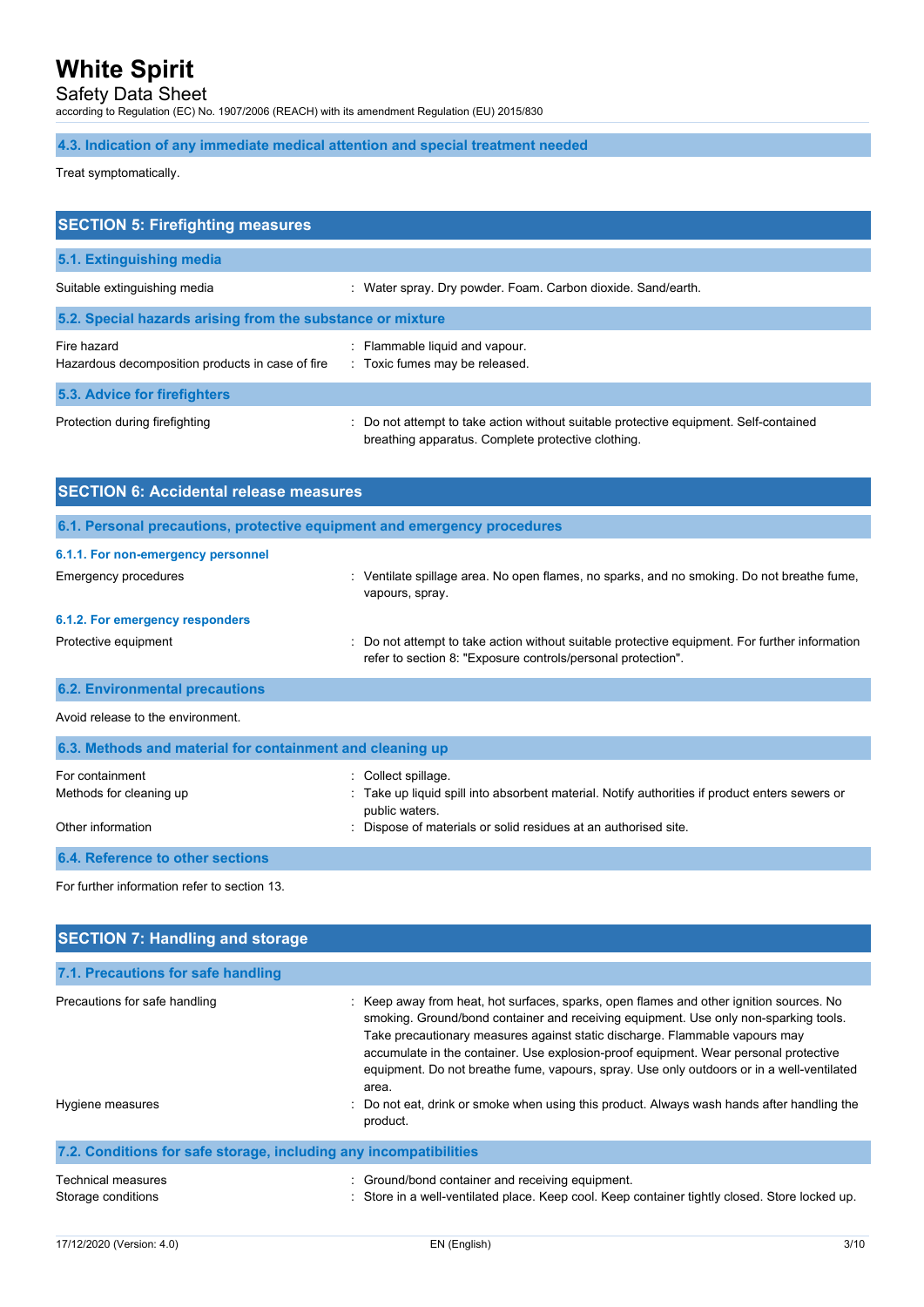# Safety Data Sheet

according to Regulation (EC) No. 1907/2006 (REACH) with its amendment Regulation (EU) 2015/830

### **7.3. Specific end use(s)**

#### No additional information available

## **SECTION 8: Exposure controls/personal protection**

#### **8.1. Control parameters**

#### No additional information available

### **8.2. Exposure controls**

### **Appropriate engineering controls:**

Ensure good ventilation of the work station.

#### **Personal protective equipment:**

Personal protective equipment for the body should be selected based on the task being performed and the risks involved and should be approved by a specialist before handling this product.

| <b>Hand protection:</b> |  |
|-------------------------|--|
| Protective gloves       |  |
|                         |  |
| Eye protection:         |  |
| Safety glasses          |  |

#### **Skin and body protection:**

Wear suitable protective clothing

#### **Respiratory protection:**

In case of insufficient ventilation, wear suitable respiratory equipment

#### **Personal protective equipment symbol(s):**



# **Environmental exposure controls:**

Avoid release to the environment.

## **SECTION 9: Physical and chemical properties**

## **9.1. Information on basic physical and chemical properties**

| Physical state                             | : Liquid              |
|--------------------------------------------|-----------------------|
| Colour                                     | Colourless            |
| Odour                                      | $:$ characteristic.   |
| Odour threshold                            | . No data available   |
| рH                                         | : No data available   |
| Relative evaporation rate (butylacetate=1) | : No data available   |
| Melting point                              | $:$ Not applicable    |
| Freezing point                             | : No data available   |
| Boiling point                              | : 150 – 200 °C        |
| Flash point                                | $\therefore$ 40 °C cc |
| Auto-ignition temperature                  | : 230 °C              |
| Decomposition temperature                  | : No data available   |
| Flammability (solid, gas)                  | : Not applicable      |
| Vapour pressure                            | $: 1.9$ hPa           |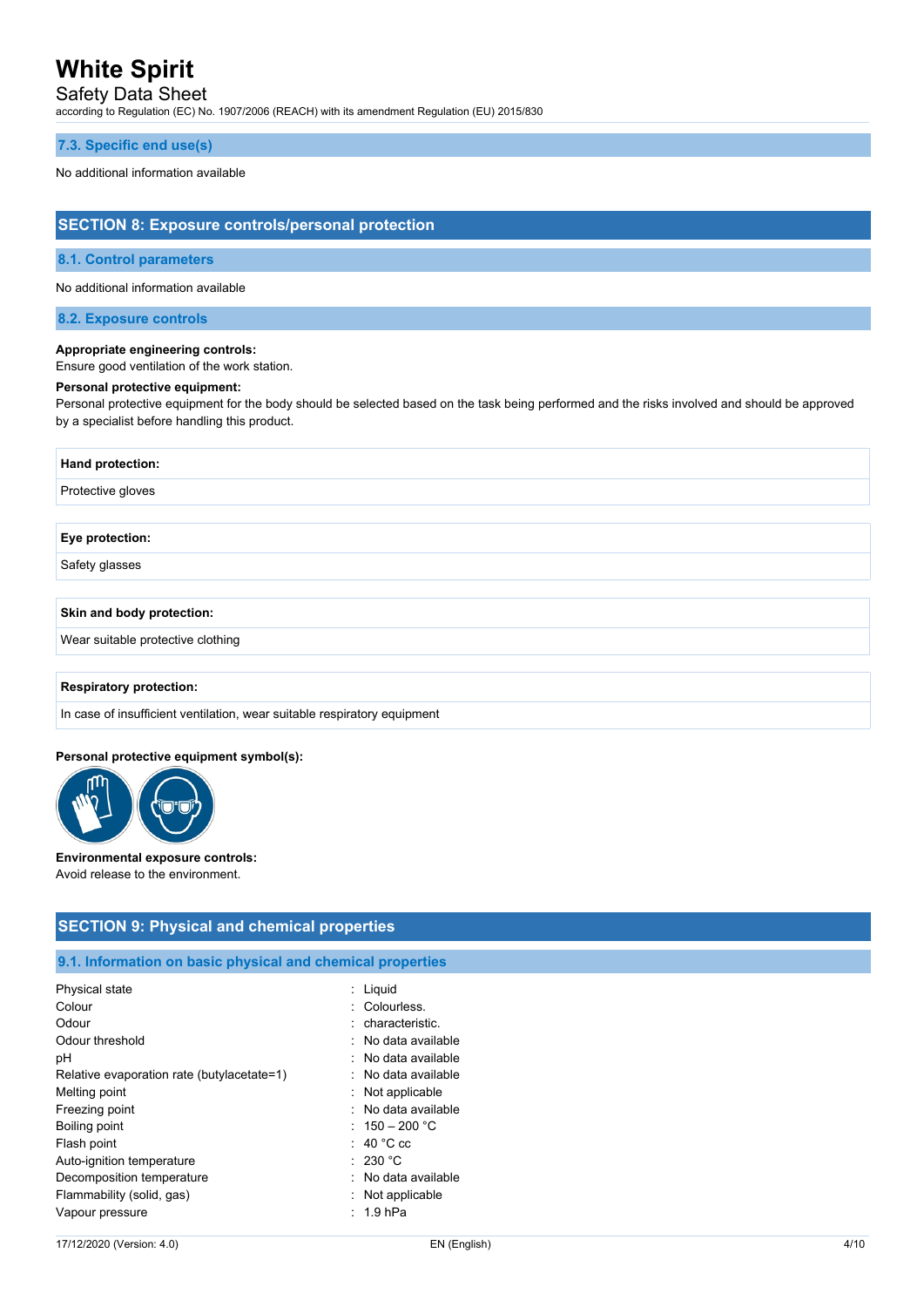# Safety Data Sheet

according to Regulation (EC) No. 1907/2006 (REACH) with its amendment Regulation (EU) 2015/830

| Relative vapour density at 20 °C                | : No data available         |
|-------------------------------------------------|-----------------------------|
| Relative density                                | : No data available         |
| Solubility                                      | : insoluble in water.       |
| Partition coefficient n-octanol/water (Log Pow) | : No data available         |
| Viscosity, kinematic                            | $: 0.95$ mm <sup>2</sup> /s |
| Viscosity, dynamic                              | : No data available         |
| <b>Explosive properties</b>                     | : No data available         |
| Oxidising properties                            | : No data available         |
| <b>Explosive limits</b>                         | $: 0.7 - 7$ vol %           |
|                                                 |                             |

## **9.2. Other information**

No additional information available

## **SECTION 10: Stability and reactivity**

### **10.1. Reactivity**

Flammable liquid and vapour.

**10.2. Chemical stability**

Stable under normal conditions.

**10.3. Possibility of hazardous reactions**

No dangerous reactions known under normal conditions of use.

**10.4. Conditions to avoid**

Avoid contact with hot surfaces. Heat. No flames, no sparks. Eliminate all sources of ignition.

**10.5. Incompatible materials**

No additional information available

**10.6. Hazardous decomposition products**

Under normal conditions of storage and use, hazardous decomposition products should not be produced.

## **SECTION 11: Toxicological information**

| 11.1. Information on toxicological effects |                                                                                              |
|--------------------------------------------|----------------------------------------------------------------------------------------------|
| Acute toxicity (oral)                      | : Not classified                                                                             |
| Acute toxicity (dermal)                    | Not classified                                                                               |
| Acute toxicity (inhalation)                | Not classified                                                                               |
|                                            | Hydrocarbons, C9-C12, n-alkanes, isoalkanes, cyclics, aromatics (2-25%)                      |
|                                            |                                                                                              |
| LD50 oral rat                              | > 15000 mg/kg bodyweight Animal: rat, Guideline: OECD Guideline 401 (Acute Oral<br>Toxicity) |
| LC50 Inhalation - Rat                      | > 1.58 mg/l air Animal: rat, Guideline: OECD Guideline 403 (Acute Inhalation Toxicity)       |

| Skin corrosion/irritation<br>Serious eye damage/irritation<br>Respiratory or skin sensitisation<br>Germ cell mutagenicity<br>Carcinogenicity | : Not classified<br>: Not classified<br>: Not classified<br>: Not classified<br>: Not classified |      |
|----------------------------------------------------------------------------------------------------------------------------------------------|--------------------------------------------------------------------------------------------------|------|
| Reproductive toxicity                                                                                                                        | : Not classified                                                                                 |      |
| STOT-single exposure                                                                                                                         | : May cause drowsiness or dizziness.                                                             |      |
| STOT-repeated exposure                                                                                                                       | : Causes damage to organs through prolonged or repeated exposure.                                |      |
| 17/12/2020 (Version: 4.0)                                                                                                                    | EN (English)                                                                                     | 5/10 |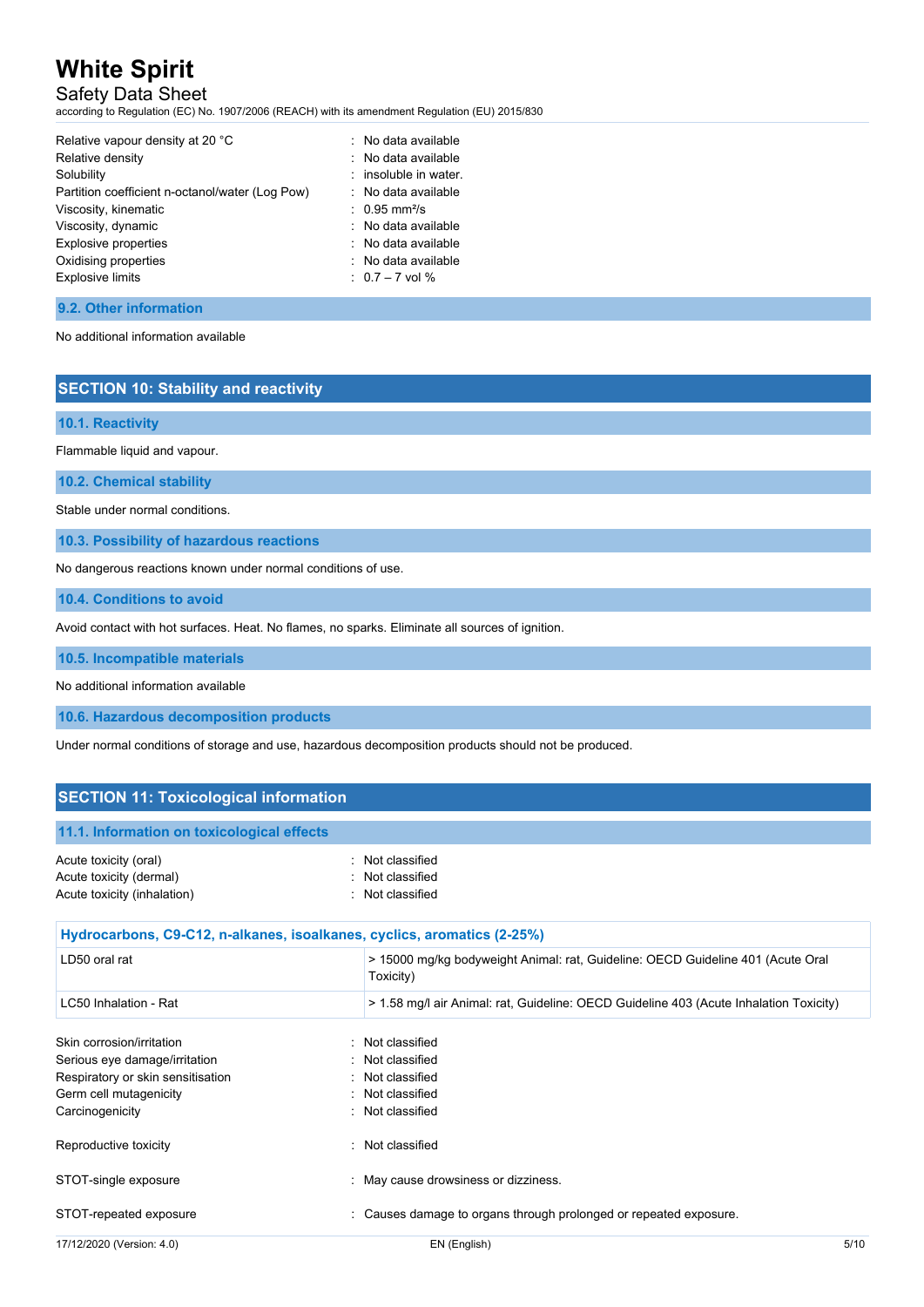Safety Data Sheet

according to Regulation (EC) No. 1907/2006 (REACH) with its amendment Regulation (EU) 2015/830

| Hydrocarbons, C9-C12, n-alkanes, isoalkanes, cyclics, aromatics (2-25%)                                                                                |                              |  |  |
|--------------------------------------------------------------------------------------------------------------------------------------------------------|------------------------------|--|--|
| ≥ 495 mg/kg bodyweight Animal: rat, Guideline: OECD Guideline 411 (Subchronic Dermal<br>NOAEL (dermal, rat/rabbit, 90 days)<br>Toxicity: 90-Day Study) |                              |  |  |
| Aspiration hazard<br>May be fatal if swallowed and enters airways.                                                                                     |                              |  |  |
| <b>White Spirit</b>                                                                                                                                    |                              |  |  |
| Viscosity, kinematic                                                                                                                                   | $0.95 \text{ mm}^2/\text{s}$ |  |  |
| Human evidence for classification                                                                                                                      | <b>Yes</b>                   |  |  |
| Hydrocarbon                                                                                                                                            | Yes                          |  |  |

## **SECTION 12: Ecological information**

| Toxic to aquatic life with long lasting effects.<br>÷.<br>Not classified |
|--------------------------------------------------------------------------|
| Toxic to aquatic life with long lasting effects.<br>$\mathcal{L}$ .      |
|                                                                          |
|                                                                          |

| Hydrocarbons, C9-C12, n-alkanes, isoalkanes, cyclics, aromatics (2-25%) |                                                                                                                                              |  |
|-------------------------------------------------------------------------|----------------------------------------------------------------------------------------------------------------------------------------------|--|
| EC50 72h algae (1)                                                      | 0.94 mg/l Test organisms (species): Pseudokirchneriella subcapitata (previous names:<br>Raphidocelis subcapitata, Selenastrum capricornutum) |  |
| $EC50$ 72h algae $(2)$                                                  | 0.53 mg/l Test organisms (species): Pseudokirchneriella subcapitata (previous names:<br>Raphidocelis subcapitata, Selenastrum capricornutum) |  |
| $EC50$ 96h algae $(1)$                                                  | 1.2 mg/l Test organisms (species): Pseudokirchneriella subcapitata (previous names:<br>Raphidocelis subcapitata, Selenastrum capricornutum)  |  |
| $EC50$ 96h algae $(2)$                                                  | 0.58 mg/l Test organisms (species): Pseudokirchneriella subcapitata (previous names:<br>Raphidocelis subcapitata, Selenastrum capricornutum) |  |

### **12.2. Persistence and degradability**

No additional information available

**12.3. Bioaccumulative potential**

No additional information available

**12.4. Mobility in soil**

No additional information available

**12.5. Results of PBT and vPvB assessment**

### **White Spirit**

This substance/mixture does not meet the PBT criteria of REACH regulation, annex XIII

This substance/mixture does not meet the vPvB criteria of REACH regulation, annex XIII

**12.6. Other adverse effects**

No additional information available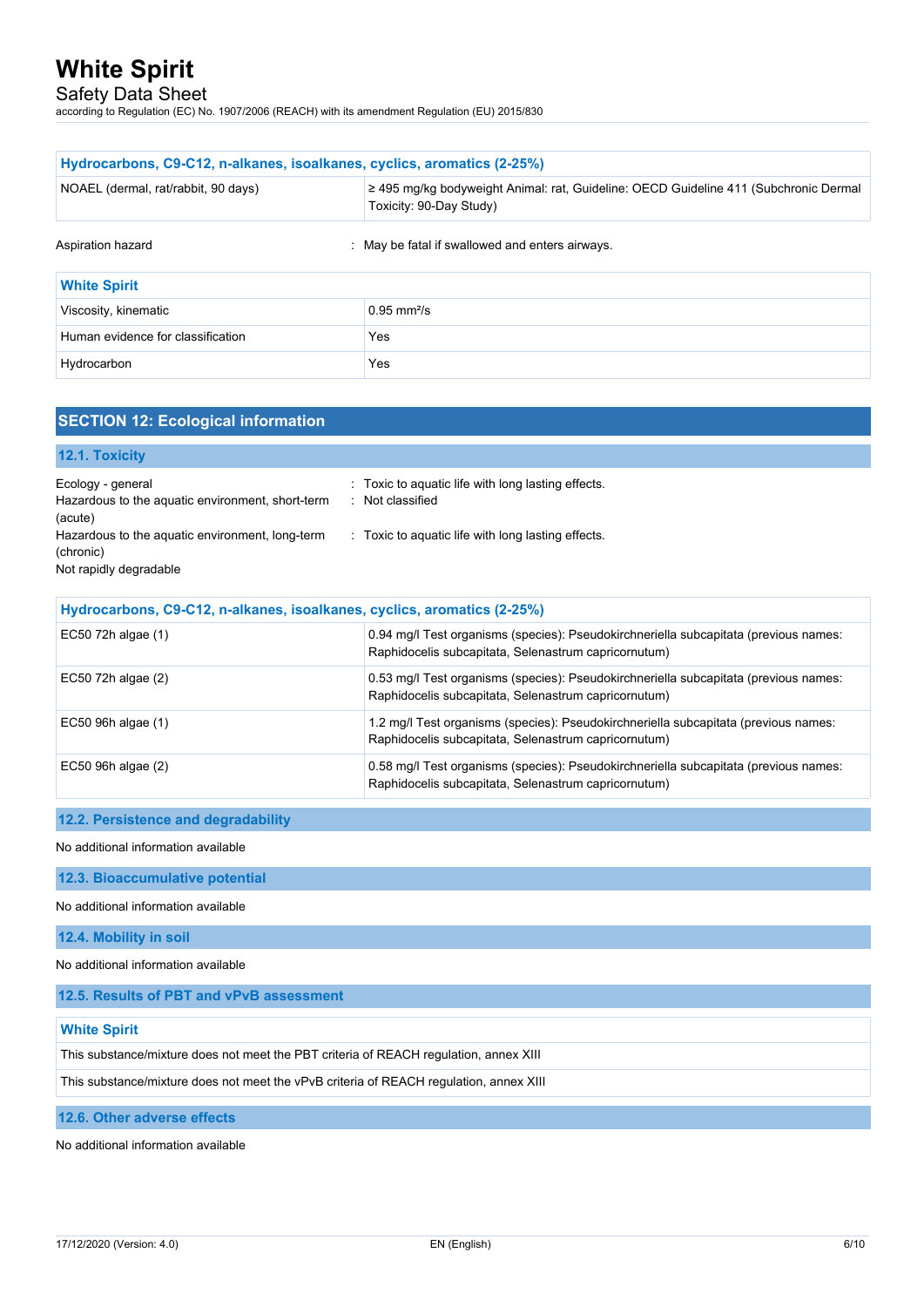# Safety Data Sheet

according to Regulation (EC) No. 1907/2006 (REACH) with its amendment Regulation (EU) 2015/830

## **SECTION 13: Disposal considerations**

### **13.1. Waste treatment methods**

Waste treatment methods : Dispose of contents/container in accordance with licensed collector's sorting instructions. Additional information **interest in the container.** : Flammable vapours may accumulate in the container.

## **SECTION 14: Transport information**

| <b>ADR</b>                                                                                     | <b>IMDG</b>                                                                                           | <b>IATA</b>                                                                             | <b>ADN</b>                                                                              | <b>RID</b>                                                                              |
|------------------------------------------------------------------------------------------------|-------------------------------------------------------------------------------------------------------|-----------------------------------------------------------------------------------------|-----------------------------------------------------------------------------------------|-----------------------------------------------------------------------------------------|
| 14.1. UN number                                                                                |                                                                                                       |                                                                                         |                                                                                         |                                                                                         |
| <b>UN 1300</b>                                                                                 | <b>UN 1300</b>                                                                                        | <b>UN 1300</b>                                                                          | <b>UN 1300</b>                                                                          | <b>UN 1300</b>                                                                          |
| 14.2. UN proper shipping name                                                                  |                                                                                                       |                                                                                         |                                                                                         |                                                                                         |
| <b>TURPENTINE</b><br><b>SUBSTITUTE</b>                                                         | <b>TURPENTINE</b><br><b>SUBSTITUTE</b>                                                                | Turpentine substitute                                                                   | <b>TURPENTINE</b><br><b>SUBSTITUTE</b>                                                  | <b>TURPENTINE</b><br><b>SUBSTITUTE</b>                                                  |
| <b>Transport document description</b>                                                          |                                                                                                       |                                                                                         |                                                                                         |                                                                                         |
| UN 1300 TURPENTINE<br>SUBSTITUTE, 3, III, (D/E),<br><b>ENVIRONMENTALLY</b><br><b>HAZARDOUS</b> | UN 1300 TURPENTINE<br>SUBSTITUTE, 3, III,<br><b>MARINE</b><br>POLLUTANT/ENVIRONME<br>NTALLY HAZARDOUS | UN 1300 Turpentine<br>substitute, 3, III,<br><b>ENVIRONMENTALLY</b><br><b>HAZARDOUS</b> | UN 1300 TURPENTINE<br>SUBSTITUTE, 3, III,<br><b>ENVIRONMENTALLY</b><br><b>HAZARDOUS</b> | UN 1300 TURPENTINE<br>SUBSTITUTE, 3, III,<br><b>ENVIRONMENTALLY</b><br><b>HAZARDOUS</b> |
| 14.3. Transport hazard class(es)                                                               |                                                                                                       |                                                                                         |                                                                                         |                                                                                         |
| 3                                                                                              | 3                                                                                                     | 3                                                                                       | 3                                                                                       | 3                                                                                       |
| Ø                                                                                              |                                                                                                       |                                                                                         |                                                                                         |                                                                                         |
| 14.4. Packing group                                                                            |                                                                                                       |                                                                                         |                                                                                         |                                                                                         |
| Ш                                                                                              | III                                                                                                   | $\mathbf{III}$                                                                          | III                                                                                     | Ш                                                                                       |
| <b>14.5. Environmental hazards</b>                                                             |                                                                                                       |                                                                                         |                                                                                         |                                                                                         |
| Dangerous for the<br>environment: Yes                                                          | Dangerous for the<br>environment: Yes<br>Marine pollutant: Yes                                        | Dangerous for the<br>environment: Yes                                                   | Dangerous for the<br>environment: Yes                                                   | Dangerous for the<br>environment: Yes                                                   |
| No supplementary information available                                                         |                                                                                                       |                                                                                         |                                                                                         |                                                                                         |
| 14.6. Special precautions for user                                                             |                                                                                                       |                                                                                         |                                                                                         |                                                                                         |
|                                                                                                |                                                                                                       |                                                                                         |                                                                                         |                                                                                         |
| <b>Overland transport</b><br>Classification code (ADR)                                         | $E$ F1                                                                                                |                                                                                         |                                                                                         |                                                                                         |
| Limited quantities (ADR)                                                                       | 5 <sub>l</sub>                                                                                        |                                                                                         |                                                                                         |                                                                                         |
| Excepted quantities (ADR)                                                                      | $E = 1$                                                                                               |                                                                                         |                                                                                         |                                                                                         |
| Packing instructions (ADR)                                                                     |                                                                                                       | P001, IBC03, LP01, R001                                                                 |                                                                                         |                                                                                         |

| <b>LACEPIEG GUALITIES (ADIT)</b>                    | . .                |
|-----------------------------------------------------|--------------------|
| Packing instructions (ADR)                          | : P001. IBC03. LP0 |
| Mixed packing provisions (ADR)                      | : MP19             |
| Portable tank and bulk container instructions (ADR) | : T2               |
| Portable tank and bulk container special provisions | $:$ TP1            |
| (ADR)                                               |                    |
| Tank code (ADR)                                     | : LGBF             |
| Vehicle for tank carriage                           | : FL               |
| Transport category (ADR)                            | : 3                |
| Special provisions for carriage - Packages (ADR)    | : V12              |
| Special provisions for carriage - Operation (ADR)   | : S2               |
| Hazard identification number (Kemler No.)           | : 30               |
|                                                     |                    |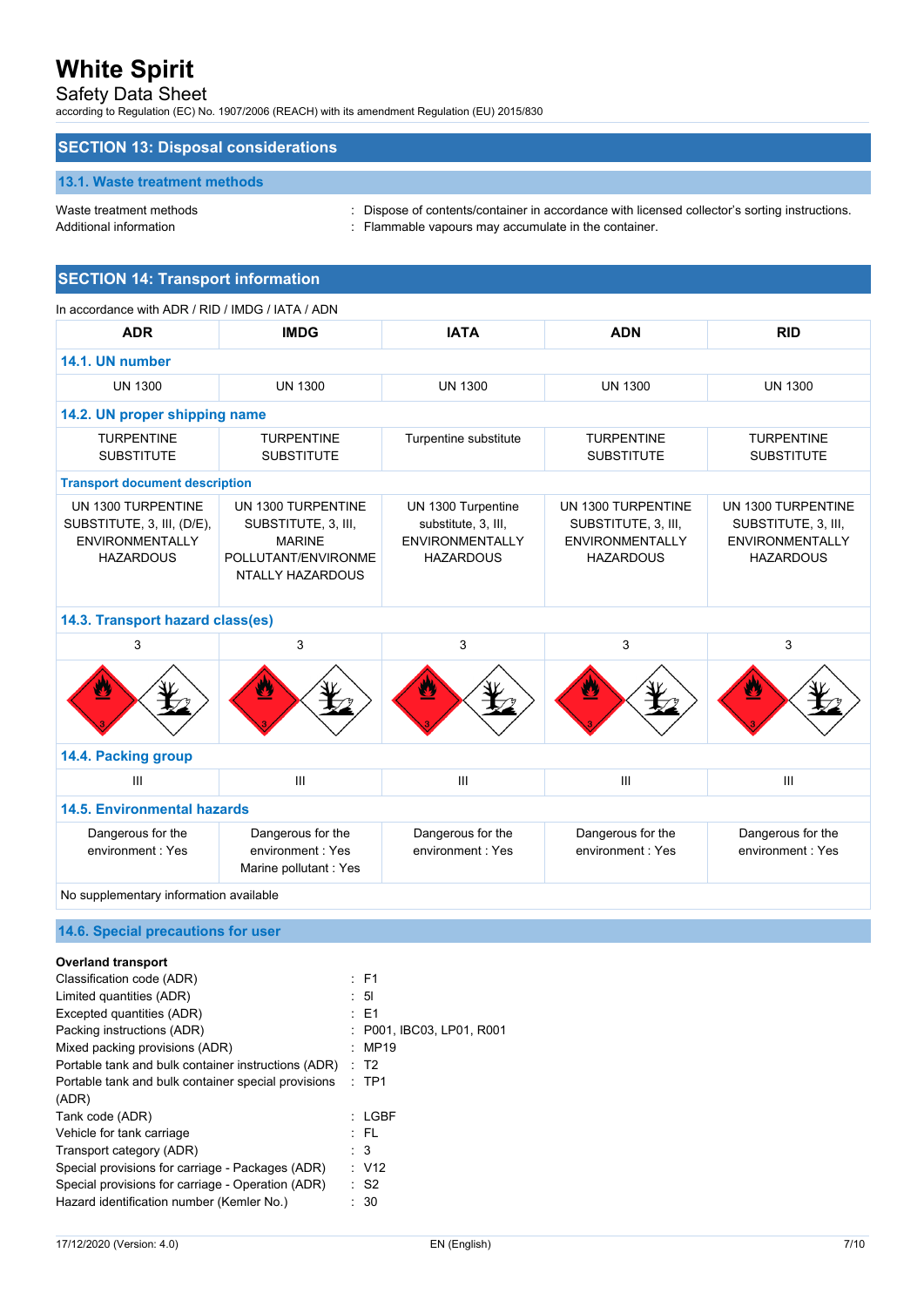# Safety Data Sheet

according to Regulation (EC) No. 1907/2006 (REACH) with its amendment Regulation (EU) 2015/830

 $\overline{30}$ 

Orange plates in the set of the set of the set of the set of the set of the set of the set of the set of the set of the set of the set of the set of the set of the set of the set of the set of the set of the set of the set

|                                                                             | $\sim$ $\sim$             |
|-----------------------------------------------------------------------------|---------------------------|
|                                                                             | <b>1300</b>               |
|                                                                             |                           |
| Tunnel restriction code (ADR)                                               | : $D/E$                   |
| EAC code                                                                    | : 3YE                     |
| <b>Transport by sea</b>                                                     |                           |
| Special provisions (IMDG)                                                   | : 223                     |
| Limited quantities (IMDG)                                                   | : 5L                      |
| Excepted quantities (IMDG)                                                  | $E = 1$                   |
|                                                                             |                           |
| Packing instructions (IMDG)                                                 | : P001, LP01              |
| IBC packing instructions (IMDG)                                             | : IBC03                   |
| Tank instructions (IMDG)                                                    | : T2                      |
| Tank special provisions (IMDG)                                              | $:$ TP1                   |
| EmS-No. (Fire)                                                              | $: F-E$                   |
| EmS-No. (Spillage)                                                          | $: S-E$                   |
| Stowage category (IMDG)                                                     | A                         |
| Properties and observations (IMDG)                                          | : Immiscible with water.  |
| Air transport                                                               |                           |
| PCA Excepted quantities (IATA)                                              | : E1                      |
| PCA Limited quantities (IATA)                                               | : Y344                    |
| PCA limited quantity max net quantity (IATA)                                | : 10L                     |
| PCA packing instructions (IATA)                                             | 355<br>÷                  |
| PCA max net quantity (IATA)                                                 | : 60L                     |
| CAO packing instructions (IATA)                                             | t.<br>366                 |
| CAO max net quantity (IATA)                                                 | : 220L                    |
| Special provisions (IATA)                                                   | : A3                      |
| ERG code (IATA)                                                             | : 3L                      |
|                                                                             |                           |
| Inland waterway transport                                                   |                           |
| Classification code (ADN)                                                   | $E$ F1                    |
| Limited quantities (ADN)                                                    | : 5L                      |
| Excepted quantities (ADN)                                                   | $E = 1$                   |
| Equipment required (ADN)                                                    | $:$ PP, EX, A             |
| Ventilation (ADN)                                                           | : VE01                    |
| Number of blue cones/lights (ADN)                                           | 0<br>t.                   |
| <b>Rail transport</b>                                                       |                           |
| Classification code (RID)                                                   | $:$ F1                    |
| Limited quantities (RID)                                                    | : 5L                      |
| Excepted quantities (RID)                                                   | $\therefore$ E1           |
| Packing instructions (RID)                                                  | : P001, IBC03, LP01, R001 |
| Mixed packing provisions (RID)                                              | MP19                      |
| Portable tank and bulk container instructions (RID)                         | Т2                        |
| Portable tank and bulk container special provisions                         | TP1                       |
| (RID)                                                                       |                           |
| Tank codes for RID tanks (RID)                                              | <b>LGBF</b>               |
| Transport category (RID)                                                    | 3                         |
| Special provisions for carriage - Packages (RID)                            | W12                       |
|                                                                             | CE4                       |
| Colis express (express parcels) (RID)<br>Hazard identification number (RID) |                           |
|                                                                             | 30                        |

**14.7. Transport in bulk according to Annex II of Marpol and the IBC Code**

#### Not applicable

## **SECTION 15: Regulatory information**

**15.1. Safety, health and environmental regulations/legislation specific for the substance or mixture**

## **15.1.1. EU-Regulations**

The following restrictions are applicable according to Annex XVII of the REACH Regulation (EC) No 1907/2006:

Reference code Applicable on Entry title or description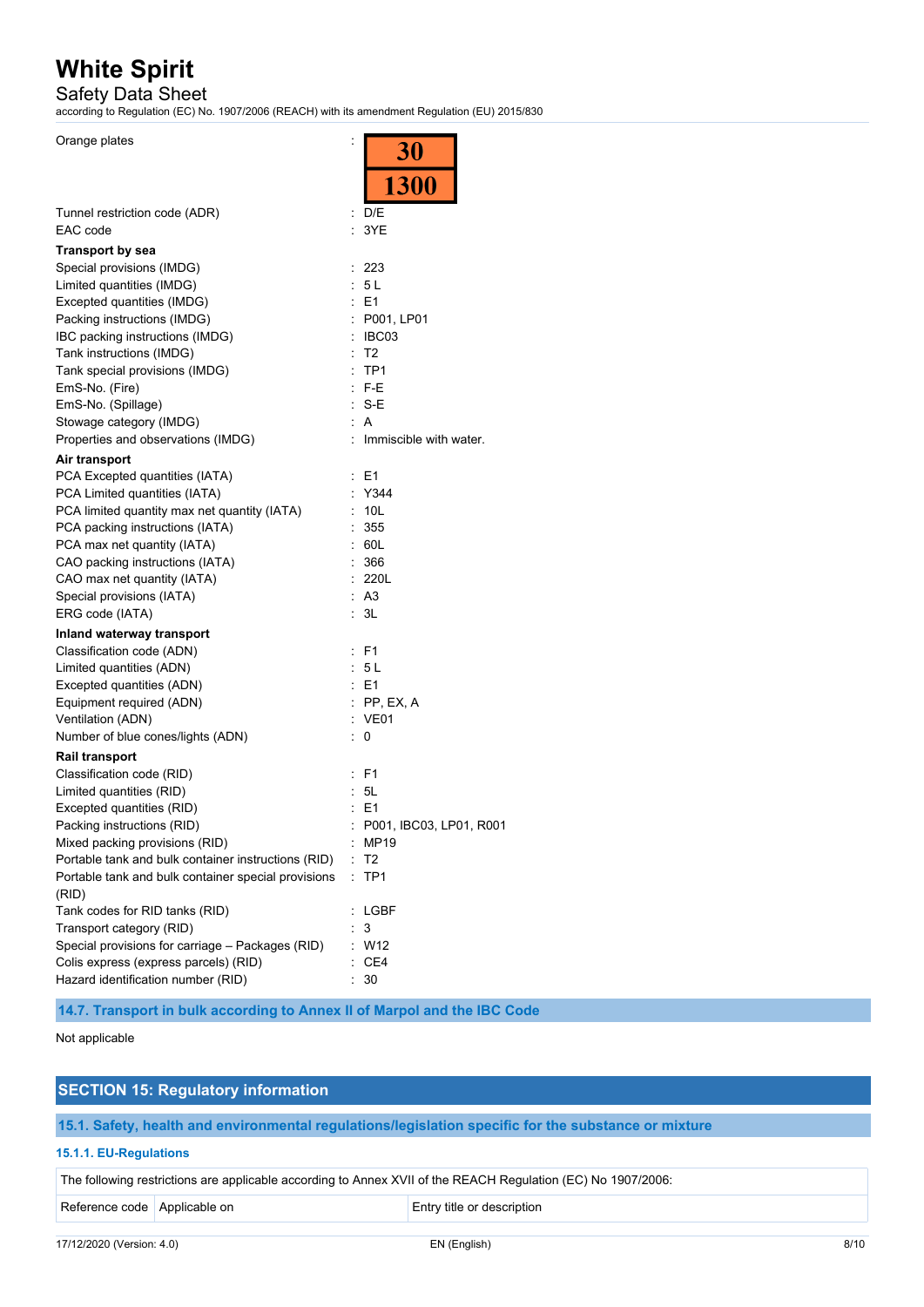# Safety Data Sheet

according to Regulation (EC) No. 1907/2006 (REACH) with its amendment Regulation (EU) 2015/830

| 3(a) | White Spirit ; Hydrocarbons, C9-C12, n-<br>alkanes, isoalkanes, cyclics, aromatics (2-<br>25%) | Substances or mixtures fulfilling the criteria for any of the following hazard classes<br>or categories set out in Annex I to Regulation (EC) No 1272/2008: Hazard classes<br>2.1 to 2.4, 2.6 and 2.7, 2.8 types A and B, 2.9, 2.10, 2.12, 2.13 categories 1 and<br>2, 2.14 categories 1 and 2, 2.15 types A to F                                                                                              |
|------|------------------------------------------------------------------------------------------------|----------------------------------------------------------------------------------------------------------------------------------------------------------------------------------------------------------------------------------------------------------------------------------------------------------------------------------------------------------------------------------------------------------------|
| 3(b) | White Spirit ; Hydrocarbons, C9-C12, n-<br>alkanes, isoalkanes, cyclics, aromatics (2-<br>25%) | Substances or mixtures fulfilling the criteria for any of the following hazard classes<br>or categories set out in Annex I to Regulation (EC) No 1272/2008: Hazard classes<br>3.1 to 3.6, 3.7 adverse effects on sexual function and fertility or on development,<br>3.8 effects other than narcotic effects, 3.9 and 3.10                                                                                     |
| 3(c) | White Spirit ; Hydrocarbons, C9-C12, n-<br>alkanes, isoalkanes, cyclics, aromatics (2-<br>25%  | Substances or mixtures fulfilling the criteria for any of the following hazard classes<br>or categories set out in Annex I to Regulation (EC) No 1272/2008: Hazard class<br>4.1                                                                                                                                                                                                                                |
| 40.  | White Spirit ; Hydrocarbons, C9-C12, n-<br>alkanes, isoalkanes, cyclics, aromatics (2-<br>25%) | Substances classified as flammable gases category 1 or 2, flammable liquids<br>categories 1, 2 or 3, flammable solids category 1 or 2, substances and mixtures<br>which, in contact with water, emit flammable gases, category 1, 2 or 3, pyrophoric<br>liquids category 1 or pyrophoric solids category 1, regardless of whether they<br>appear in Part 3 of Annex VI to Regulation (EC) No 1272/2008 or not. |

White Spirit is not on the REACH Candidate List

White Spirit is not on the REACH Annex XIV List

White Spirit is not subject to Regulation (EU) No 649/2012 of the European Parliament and of the Council of 4 july 2012 concerning the export and import of hazardous chemicals.

White Spirit is not subject to Regulation (EU) No 2019/1021 of the European Parliament and of the Council of 20 June 2019 on persistent organic pollutants

#### **15.1.2. National regulations**

No additional information available

**15.2. Chemical safety assessment**

No chemical safety assessment has been carried out

## **SECTION 16: Other information**

| Indication of changes: |                        |               |                         |
|------------------------|------------------------|---------------|-------------------------|
| New format.            |                        |               |                         |
| <b>Section</b>         | <b>Changed item</b>    | <b>Change</b> | <b>Comments</b>         |
| 1.3                    | Additional information | Added         | Barrettine (Europe) Ltd |

#### **Abbreviations and acronyms:**

| ADN         | European Agreement concerning the International Carriage of Dangerous Goods by Inland Waterways |
|-------------|-------------------------------------------------------------------------------------------------|
| <b>ADR</b>  | European Agreement concerning the International Carriage of Dangerous Goods by Road             |
| <b>ATE</b>  | <b>Acute Toxicity Estimate</b>                                                                  |
| <b>BLV</b>  | Biological limit value                                                                          |
| CAS-No.     | Chemical Abstract Service number                                                                |
| <b>CLP</b>  | Classification Labelling Packaging Regulation; Regulation (EC) No 1272/2008                     |
| <b>DMEL</b> | Derived Minimal Effect level                                                                    |
| <b>DNEL</b> | Derived-No Effect Level                                                                         |
| EC50        | Median effective concentration                                                                  |
| EC-No.      | European Community number                                                                       |
| EN          | European Standard                                                                               |
| <b>IATA</b> | International Air Transport Association                                                         |
| <b>IMDG</b> | International Maritime Dangerous Goods                                                          |
|             |                                                                                                 |